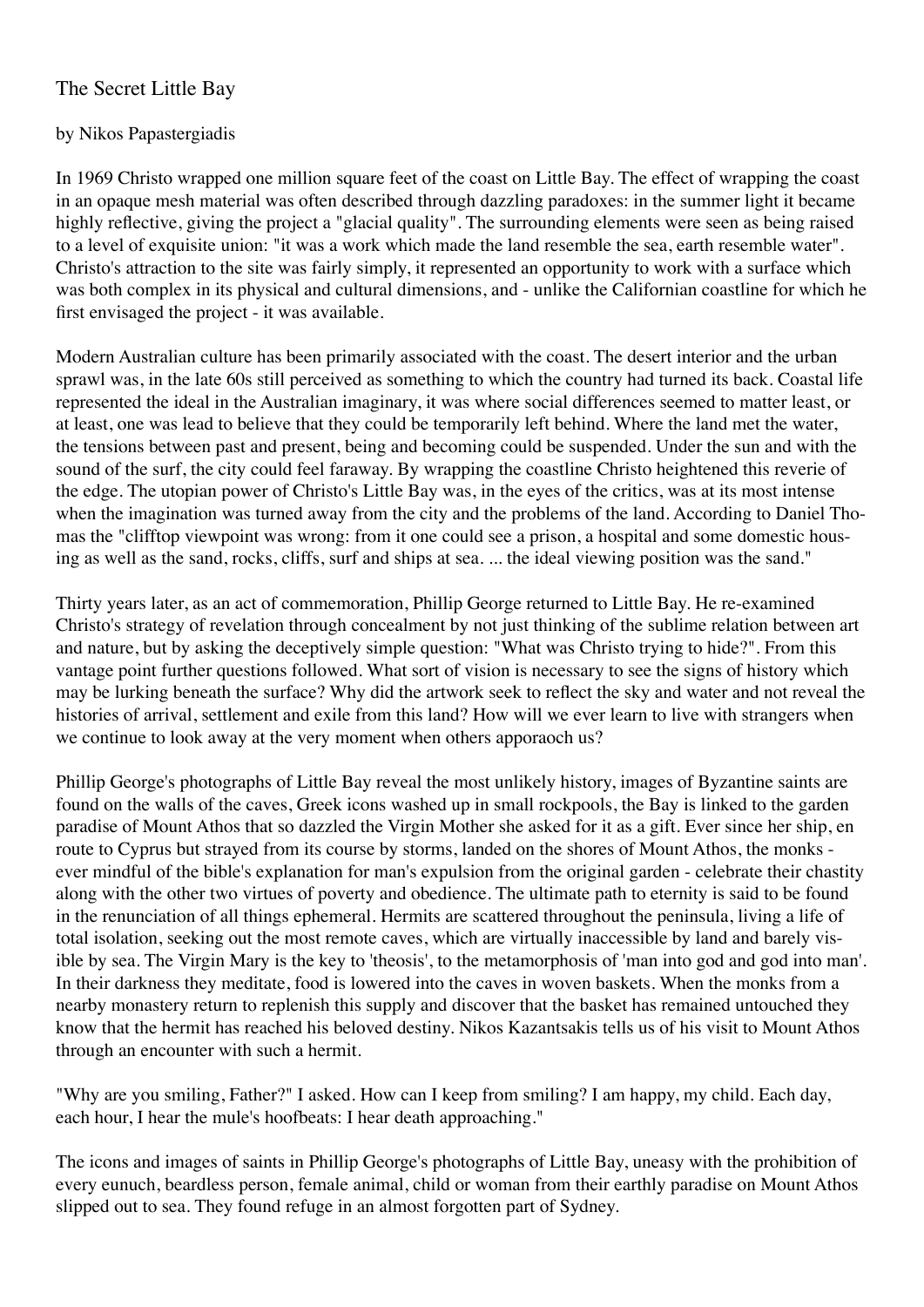In moments of translucent stillness, when the water is just a blue filter through which we see life, we can forget the violence of the sea, our gaze settles on horizon line of two blues, overlooking that the rocks on the foreground are like fragments ripped out of another life in a deeper blue, rocks which have been flung from the bottom of the Bay by tidal waves with such force that even those who have been catapulted by this sudden energy can never fully describe, they can only bare silent witness to it through the corners of their eyes, like in the "Image from Diaspora". The turbulence of the Pacific crashing against the shores of Little Bay couldn't be more contrary to the placidness of the Aegean as it laps up against Mount Athos, but Phillip George has found a certain blueness in their waters that links these places. This blue is also a metaphor for the restless journey. Nothing is ever at rest, even in the tranquil rock pools where the "Tamo" is placed to signify our call for healing, there is a silent rippling over the static gestures of Saints. Will the sick leave the darkness of their caves? Before contemplating the reality or unreality of this discovery it is worth retracing the journey from the city to the Bay, to frame the site from the viewpoint which is described as "wrong".

The Australian coastline was one of the last places to be fully mapped by the Western colonial powers. It had been central to the Western imaginary, long before its natural and cultural reality was known. Since Ptolemy drew a map of the world in 140 AD it was presumed that a large southern mass must exist in order to counter balance the known regions of the north. Up until the sixteenth century this view was undisputed, and even when it was first encountered by Europeans this continent was still named as the 'Third World', 'The Austral' and 'Terra Incognita'. Australia was known by its otherness, as the antipodes of the known North. It is by some curious transposition of our times that the descendents of Ptolomy now search for their origin on these shores. Little Bay is on the Pacific Ocean, just nine miles from the center of Sydney, it is immediately North of the entrance to Botany Bay. Access to the Bay is restricted by road and can only be found via the entrance to the Prince Henry Hospital of Infectious Diseases. Walking along the bay there are the brick and concrete remnants of houses, it is impossible to imagine that they were either built there or that they were somehow washed up on the rocks. North of the Bay is the suburb of Malabar, named after the hill in Bombay where the Parsees lay their dead to rest and awaited for the vultures to assist in that final celestial journey. The rifle range is visible, as is Long Bay Gaol, the Eastern Suburbs cemetry and crematorium as you drive down Anzac Parade.

On the other side of Little Bay there is the suburb of La Perouse which is named after the French explorer who arrived in Botany Bay just four days after the First Fleet. After their brief attempt to establish a colony the French also departed. No doubt coming to the same conclusion over Botany Bay as Governor King, who described it as "exposed ... swampy ... with insufficient water ... and possibly unhealthy". These first impressions had a lasting impact on the development on the headland. During the 1880s the peninsula was declared the future industrial site for noxious trades. The first telegraph station that received the underwater cables between Australia and New Zealand was based in La Perouse in 1882. Behind this station, which is now a museum dedicated to La Perouse - who amongst other things had the perspicacity to reject the young Napolean as one of his junior officers, is the ominous sight of the AWA wireless towers and military antennae.

As a defense against any future invasion through the 'back door of Sydney' garrisons were placed in La Perouse and a fort built on Bare Island in 1885. The Gwyeagal and Kameygal peoples, who had been living there for over 20,000 years were almost all killed by a small pox plague in 1779. Those who became infected were isolated from their community. Obed West, a witness of the plague, describes the use of the caves along the Bay as a quarrantine for the sick. "On the south side of the bay 200 yards back from the beach was a large overhanging rock. This was shown to me by the blacks as the place where all who had the disease went. The blacks had a great horror of the disease and were afraid to go near any who were suffering ... patients were made to go into the cave, when at intervals, food, principally fish, would be laid on the ground some little distance away. Sufferers who were able to would collect it and then go back to the caves ... a great many died. When passing the cave, later known as the Black's Hospital, I have seen numbers of skulls and bones scattered about, the remains of those who had perished in the plague.

" By the 1860s Aboriginal people returned to the area living in shanty towns and by 1894 the Methodists established a mission house overlooking the Bay. They formally complied with the duty of the segregation of the races. La Perouse became known as 'black camp'. Gypsies who travelled along the coast would also camp annually on the site. After the depression unemployed families and refugees from the Second World War began to settle there. While La Perouse was being shunned as a place of residence by the Europeans it attracted the attentions of soldiers and tourists. The Aboriginal people were subjected first to abuse, as the soldiers who were stationed nearby treated the women as prostitutes, and then as objects of curiosity. Tourist trade in decorated boomerangs and shell ornaments began in La Perouse. In the post war period this uneasy separation of the races began to dissolve and an index of the new form of displacement is provided in a profoundly understated manner by Peter McKenzie, a curator and historian who came from the Aboriginal community in La Perouse:

"In the 1950s, as the postwar housing boom penetrated La Perouse Aboriginal families found themselves surroundered (and outnumbered) by white residents. A gesture made by these new residents indicates the racial tensions this influx produced: they successfully petitioned Randwick Council to change the name of the street on the southern border of the (Aboroginal) Reserve from 'Aborigines Avenue' to 'Endeavour Avenue'.

" At almost the exact spot where Captain Cook and the First Fleet landed there is now a massive Oil Refinery and on the opposite side of Botany Bay an Electric power station. At the time Christo wrapped the coastline the land above Little Bay served as rubbish dump. The NSW golf club has now extended their greens along the coastal top. The Prince Henry Hospital for Infectious Diseases is in a sad state of decline, windows are largely boarded up, patients wandering about as if lost, at the edge of the coast, the University of New South Wales's Business School has found a new life in an old ward. Nurses continue to sunbathe on the beach, businessmen discuss deals as they march between holes, and down below daring fishermen cast long lines from the treacherous rocks. The airport at the end of Botany Bay - which was referred to as the "bullock paddock" as it was previously an area where cattle were fattened prior to being slaughtered in the adjoining abbattoirs - is visible but the air traffic is surprisingly inaudible : Little Bay is in the crook between the North-South and East-West flight paths there is no direct flights overhead. Passenger ships have ceased but the tankers and container ships still silently make their way to the port of Botany Bay.

Names change. The links between the naming and the identity of a place twist and turn. Nowhere in Australia has this incommensurability between the colonial practice of naming and the savage impact of contact been so brutal as in Botany Bay. When Cook first arrived the abundance of large stingrays occasioned its naming as Stingray Bay, then when Banks reported his delight in the diversity of plantlife, Cook substituted it with the name Botany Bay. The record kept by Parkinson makes this clear. "From the number of curious plants we met with on shore, we called the bay Botany-Bay." It is fitting that the lasting memorial to the arrival of the British colonizer was the destruction of almost all the forms of plantlife that gave this place its name. Phillip George's photographs of Little Bay have none of the material presence that Christo's project evoked. No matter the proportions or the technology used to reproduce the images of the coast there is no competition with nature.

There is not even the attempt to accentuate a certain vision of nature. Rather the aim is to look at this coastline as a point of arrival and departure for different histories and cultures. Phillip George's practice is a direct attack on our trained incapacity to see and live with difference. The very process of diaspora, the dispersal of community from their homeland, is represented in an iconic form - that is the body of a stranger that exists in a space that the city ignores. The stranger as pariah, ascetic, saint has a long history in Western philosophy, but in the context of Australian beach culture this figure has not been even given the status of an anachronism. Phillip George has set out to play with the illusions of such invisible figures in our popular imaginary. The strangers are not ghosts who return to haunt us for the sins we have tried to forget, rather they are figures which are summoned to suggest a way of being which includes multiplicity and difference.

The use of photography as a medium for this mode of speculation is in itself a disruptive technique. Phillip George is aware of the powers of documentation and revelation in photography, and in these images he takes these powers to their most elastic point. Through computer generated practices of montage he creates new landscapes. These are not meant to represent alternative realities, but what he calls "parallel illusions" that